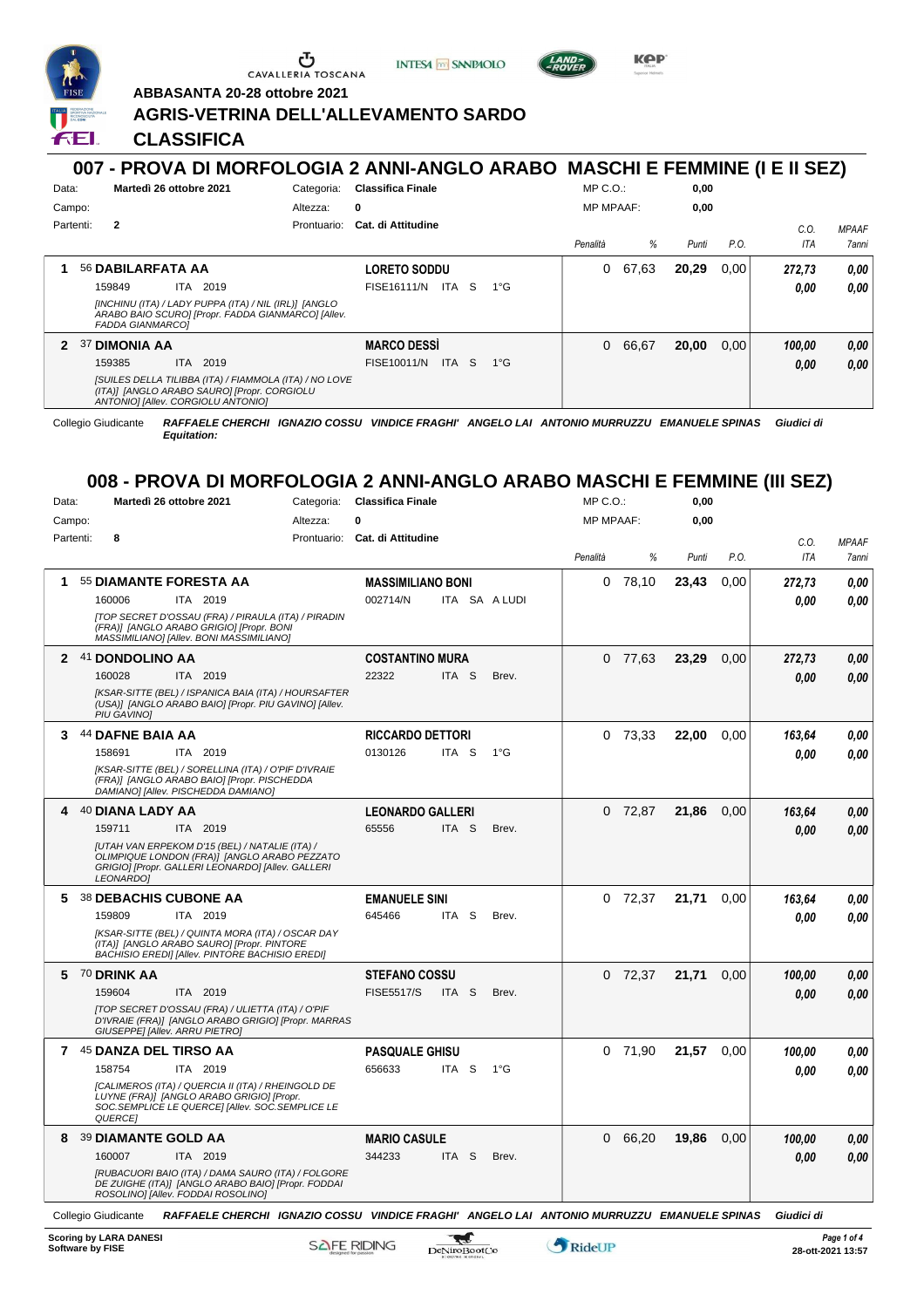

 $\mathop{\mathbf{U}}_{\mathop{\mathbf{CAVALLERIA}}}\mathop{\mathbf{Coxana}}$ 

**ABBASANTA 20-28 ottobre 2021**

**INTESA M** SANPAOLO



**KPP** 

**AGRIS-VETRINA DELL'ALLEVAMENTO SARDO**

**CLASSIFICA**

*Equitation:*

## **009 - PROVA DI MORFOLOGIA 2 ANNI-SELLA ITALIANO MASCHI E FEMMINE**

| Data:        |                               | Martedì 26 ottobre 2021                                                                                                             | Categoria:                                             | <b>Classifica Finale</b>       |                     |              | $MP C. O.$ :     |           | 0,00  |      |        |                   |
|--------------|-------------------------------|-------------------------------------------------------------------------------------------------------------------------------------|--------------------------------------------------------|--------------------------------|---------------------|--------------|------------------|-----------|-------|------|--------|-------------------|
| Campo:       |                               |                                                                                                                                     | Altezza:                                               | 0                              |                     |              | <b>MP MPAAF:</b> |           | 0,00  |      |        |                   |
| Partenti:    | 24                            |                                                                                                                                     |                                                        | Prontuario: Cat. di Attitudine |                     |              |                  |           |       |      | C.O.   | <b>MPAAF</b>      |
|              |                               |                                                                                                                                     |                                                        |                                |                     |              | Penalità         | %         | Punti | P.O. | ITA    | 7anni             |
| 1.           | 50 DADINA                     |                                                                                                                                     |                                                        | <b>LEONARDO GALLERI</b>        |                     |              |                  | $0$ 78,10 | 23,43 | 0,00 | 272,73 | 0,00              |
|              | 159301                        | ITA 2019                                                                                                                            |                                                        | 65556                          | ITA <sub>S</sub>    | Brev.        |                  |           |       |      | 0.00   | 0.00              |
|              |                               | [LOHENGRIN DI VILLA EMILIA (ITA) / QUIRITTA (ITA) /<br>LEONARDO] [Allev. GALLERI LEONARDO]                                          | ROBINE (BEL)] [SELLA ITALIANO GRIGIO] [Propr. GALLERI  |                                |                     |              |                  |           |       |      |        |                   |
|              | 2 47 DAMA DI CORTE            |                                                                                                                                     |                                                        | <b>MARCO DESSI</b>             |                     |              |                  | $0$ 76,20 | 22,86 | 0,00 | 272,73 | 0,00              |
|              | 159346                        | ITA 2019                                                                                                                            |                                                        | FISE10011/N ITA S              |                     | $1^{\circ}G$ |                  |           |       |      | 0.00   | 0.00              |
|              |                               | [CALIMEROS (ITA) / SARDA BAIA (ITA) / O'PIF D'IVRAIE                                                                                |                                                        |                                |                     |              |                  |           |       |      |        |                   |
|              |                               | (FRA)] [SELLA ITALIANO GRIGIO] [Propr. DESOLIS<br>SALVATORE] [Allev. DESOLIS SALVATORE]                                             |                                                        |                                |                     |              |                  |           |       |      |        |                   |
| $\mathbf{2}$ | 52 DIAMANTE DORADO            |                                                                                                                                     |                                                        | <b>MARCO DESSI</b>             |                     |              | 0                | 76,20     | 22,86 | 0,00 | 272,73 | 0,00              |
|              | 158490                        | ITA 2019                                                                                                                            |                                                        | FISE10011/N ITA S              |                     | 1°G          |                  |           |       |      | 0.00   | 0.00              |
|              |                               |                                                                                                                                     | [KSAR-SITTE (BEL) / LUCY (ITA) / PIRADIN (FRA)] [SELLA |                                |                     |              |                  |           |       |      |        |                   |
|              | GIOMARIA]                     |                                                                                                                                     | ITALIANO BAIO] [Propr. SCANO GIOMARIA] [Allev. SCANO   |                                |                     |              |                  |           |       |      |        |                   |
|              | 2 57 DOC DUCK                 |                                                                                                                                     |                                                        | <b>MARCO DESSI</b>             |                     |              | 0                | 76,20     | 22,86 | 0,00 | 272,73 | 0,00              |
|              | 158628                        | ITA 2019                                                                                                                            |                                                        | FISE10011/N ITA S              |                     | 1°G          |                  |           |       |      | 0.00   | 0,00              |
|              |                               | D'AUTHIEUX (FRA)] [SELLA ITALIANO GRIGIO] [Propr.                                                                                   | [CALIMEROS (ITA) / ZIKIKI DI VILLAGANA (ITA) / HERMES  |                                |                     |              |                  |           |       |      |        |                   |
|              |                               | MOTZO FRANCESCO] [Allev. MOTZO FRANCESCO]                                                                                           |                                                        |                                |                     |              |                  |           |       |      |        |                   |
| $\mathbf{2}$ | 58 DOMITILLA                  |                                                                                                                                     |                                                        | <b>COSTANTINO MURA</b>         |                     |              |                  | 0 76,20   | 22,86 | 0.00 | 272,73 | 0,00              |
|              | 158495                        | ITA 2019                                                                                                                            |                                                        | 22322                          | ITA S               | Brev.        |                  |           |       |      | 0.00   | 0.00              |
|              |                               | [CALIMEROS (ITA) / ISOLANA (ITA) / RHEINGOLD DE                                                                                     | LUYNE (FRA)] [SELLA ITALIANO GRIGIO] [Propr. FAEDDA    |                                |                     |              |                  |           |       |      |        |                   |
|              |                               |                                                                                                                                     | MARIA ANTONIETTA] [Allev. FAEDDA MARIA ANTONIETTA]     |                                |                     |              |                  |           |       |      |        |                   |
| 6            | 49 DEGNA                      |                                                                                                                                     |                                                        | <b>MARIO CASULE</b>            |                     |              |                  | 0 73,80   | 22,14 | 0,00 | 272,73 | 0,00              |
|              | 159905                        | ITA 2019                                                                                                                            | [SUNDAY DE RIVERLAND (FRA) / KASIA DEL BEIRO (ITA) /   | 344233                         | ITA <sub>S</sub>    | Brev.        |                  |           |       |      | 0.00   | 0,00              |
|              | GESUINO]                      | ERUOCOMMERCE PARIS (DEU) [SELLA ITALIANO<br>GRIGIO] [Propr. COLUMBU GESUINO] [Allev. COLUMBU                                        |                                                        |                                |                     |              |                  |           |       |      |        |                   |
|              | 7 67 DANTURA                  |                                                                                                                                     |                                                        | <b>LORENZO GIULIANO</b>        |                     |              |                  | $0$ 72,87 | 21,86 | 0.00 | 272,73 | 0,00              |
|              | 159347                        | ITA 2019                                                                                                                            |                                                        | <b>FISE7561/N</b>              | ITA S               | Brev.        |                  |           |       |      | 0.00   | 0.00              |
|              |                               |                                                                                                                                     | [CANTURANO (DEU) / ATALA (ITA) / ARGENTINUS (DEU)]     |                                |                     |              |                  |           |       |      |        |                   |
|              | [Allev. CASU IRENE]           | [SELLA ITALIANO BAIO SCURO] [Propr. CASU IRENE]                                                                                     |                                                        |                                |                     |              |                  |           |       |      |        |                   |
| 8            | 54 DILLARU SARDO              |                                                                                                                                     |                                                        | <b>EMANUELE SINI</b>           |                     |              | 0                | 72.37     | 21,71 | 0,00 | 272,73 | 0,00              |
|              | 160134                        | ITA 2019                                                                                                                            |                                                        | 645466                         | ITA <sub>S</sub>    | Brev.        |                  |           |       |      | 0.00   | 0,00              |
|              |                               | [QUANTUM (DEU) / ORSETTA (ITA) / KSAR-SITTE (BEL)]<br>[SELLA ITALIANO BAIO SCURO] [Propr. CORONA ALAN]<br>[Allev. CORONA GIMMATTEO] |                                                        |                                |                     |              |                  |           |       |      |        |                   |
| 9            | 59 DARKLAILA                  |                                                                                                                                     |                                                        | <b>MARIO CASULE</b>            |                     |              |                  | $0$ 71,90 | 21,57 | 0,00 | 163,64 | 0,00              |
|              | 159362                        | ITA 2019                                                                                                                            |                                                        | 344233                         | ITA <sub>S</sub>    | Brev.        |                  |           |       |      | 0.00   | 0.00              |
|              |                               |                                                                                                                                     | [KSAR-SITTE (BEL) / FIRST FLORA (ITA) / ALLORO (FRA)]  |                                |                     |              |                  |           |       |      |        |                   |
|              | CASULE MARIO]                 |                                                                                                                                     | [SELLA ITALIANO SAURO] [Propr. CASULE MARIO] [Allev.   |                                |                     |              |                  |           |       |      |        |                   |
| 9            | 66 DANUBIOS                   |                                                                                                                                     |                                                        | <b>LUIGI IRIU</b>              |                     |              |                  | $0$ 71,90 | 21,57 | 0,00 | 163,64 | 0,00              |
|              | 159041                        | ITA 2019                                                                                                                            |                                                        | 000169/N                       | ITA SA 1°G          |              |                  |           |       |      | 0.00   | 0,00              |
|              |                               | [CANTURANU (DEU) / VOILAT (ITA) / NABAB DE REVE                                                                                     | (BEL)] [SELLA ITALIANO BAIO SCURO] [Propr. IRIU LUIGI] |                                |                     |              |                  |           |       |      |        |                   |
|              |                               | [Allev. CONTINI OLIVIERO]                                                                                                           |                                                        |                                |                     |              |                  |           |       |      |        |                   |
| 9            | 69 DAYANA                     |                                                                                                                                     |                                                        | <b>LEONARDO GALLERI</b>        |                     |              |                  | $0$ 71,90 | 21,57 | 0,00 | 163,64 | 0,00              |
|              | 159703                        | ITA 2019                                                                                                                            |                                                        | 65556                          | ITA S               | Brev.        |                  |           |       |      | 0,00   | 0,00              |
|              |                               | [LOHENGRIN DI VILLA EMILIA (ITA) / QUILVIA (ITA) /<br>ANDREA] [Allev. ANGIUS BONIFACIO]                                             | FANDANGO X (ITA)] [SELLA ITALIANO BAIO] [Propr. ARCA   |                                |                     |              |                  |           |       |      |        |                   |
|              | 12 51 COME CANTURO            |                                                                                                                                     |                                                        | <b>FEDERICO MURGIA</b>         |                     |              |                  | $0$ 70,97 | 21,29 | 0,00 | 163,64 | 0,00              |
|              | 159118                        | ITA 2019                                                                                                                            |                                                        | 002006/N                       | ITA S               | − 1°G        |                  |           |       |      | 0,00   | 0,00              |
|              |                               | (DEU)] [SELLA ITALIANO SAURO] [Propr. PASQUINI<br>STEFANIA] [Allev. PASQUINI STEFANIA]                                              | [RUBACUORI BAIO (ITA) / CIRENAIKA Z (BEL) / CANTURO    |                                |                     |              |                  |           |       |      |        |                   |
|              | <b>Scoring by LARA DANESI</b> |                                                                                                                                     |                                                        |                                | W                   |              |                  |           |       |      |        | Page 2 of 4       |
|              | Software by FISE              |                                                                                                                                     | <b>SAFE RIDING</b>                                     |                                | <b>DeNiroBootCo</b> |              | RideUP           |           |       |      |        | 28-ott-2021 13:57 |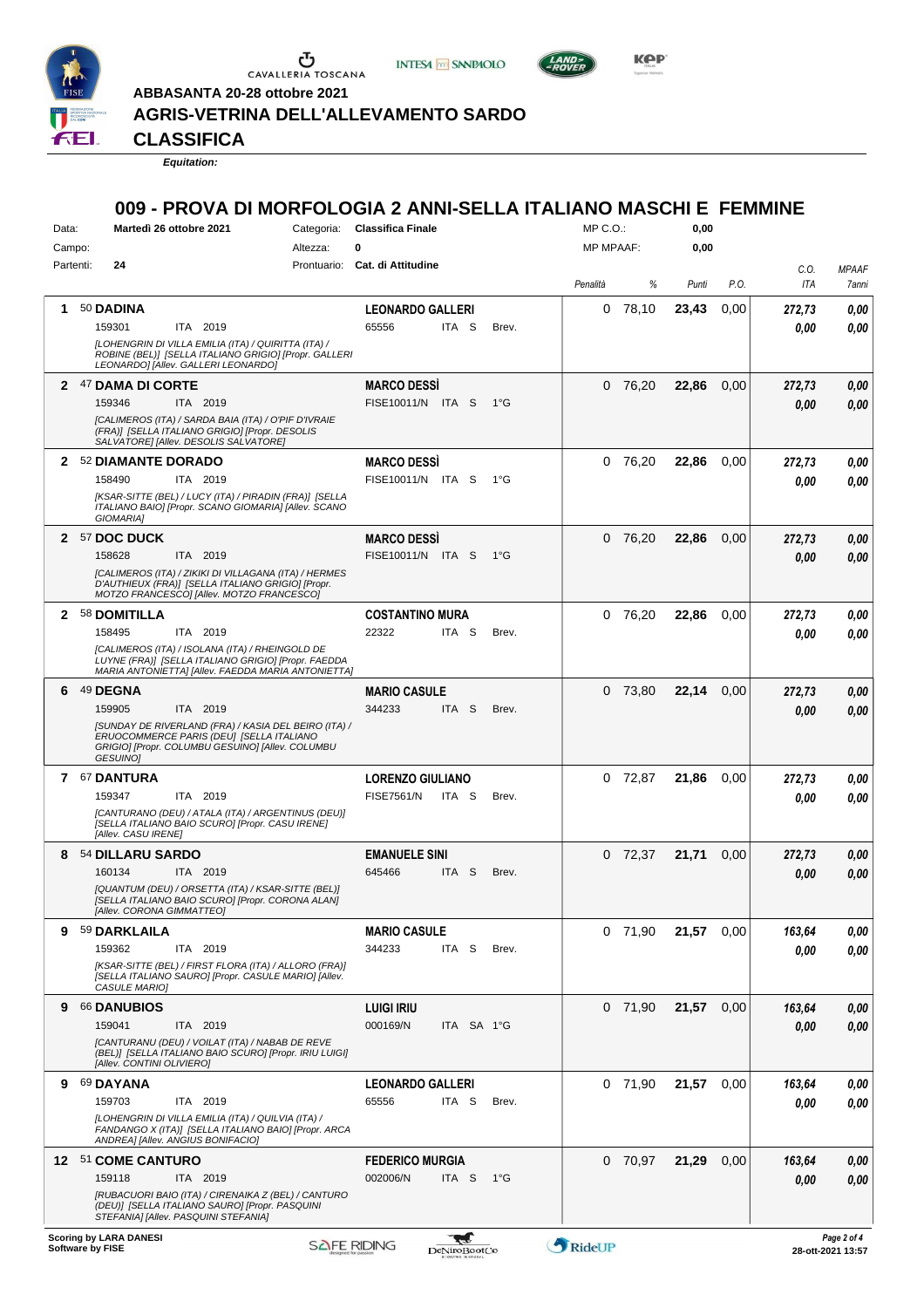

 $\begin{array}{c}\n\bullet \\
\bullet \\
\bullet \\
\bullet\n\end{array}$  CAVALLERIA TOSCANA





**Kep** 

**ABBASANTA 20-28 ottobre 2021**

## **AGRIS-VETRINA DELL'ALLEVAMENTO SARDO**

**CLASSIFICA**

| Data:     |                                                       | 009 - PROVA DI MORFOLOGIA 2 ANNI-SELLA ITALIANO MASCHI E FEMMINE<br>Martedì 26 ottobre 2021                                                                                 | Categoria: | <b>Classifica Finale</b>                   |                  |              | MP C.O.:         |           | 0,00  |      |                |                                  |
|-----------|-------------------------------------------------------|-----------------------------------------------------------------------------------------------------------------------------------------------------------------------------|------------|--------------------------------------------|------------------|--------------|------------------|-----------|-------|------|----------------|----------------------------------|
| Campo:    |                                                       |                                                                                                                                                                             | Altezza:   | 0                                          |                  |              | <b>MP MPAAF:</b> |           | 0,00  |      |                |                                  |
| Partenti: | 24                                                    |                                                                                                                                                                             |            | Prontuario: Cat. di Attitudine             |                  |              | Penalità         | %         | Punti | P.O. | C.O.<br>ITA    | <b>MPAAF</b><br>7anni            |
| 13        | 65 DESYRE'<br>157392                                  | ITA 2019<br>[CONCORDE (NLD) / DEBRY (ITA) / ROBINE (BEL)]<br>[SELLA ITALIANO BAIO] [Propr. COSSU FRANCESCO<br>ANTONIO] [Allev. COSSU FRANCESCO ANTONIO]                     |            | <b>STEFANO COSSU</b><br><b>FISE5517/S</b>  | ITA S            | Brev.        | 0                | 70,47     | 21,14 | 0,00 | 163,64<br>0.00 | 0,00<br>0.00                     |
|           | 14 60 DEBOI<br>159916<br><b>RAFFAELE1</b>             | ITA 2019<br>ILOHENGRIN DI VILLA EMILIA (ITA) / VALVERDE (ITA) /<br>NADIR DI SAN PATRIGNANO (ITA)] [SELLA ITALIANO<br>GRIGIO] [Propr. GALLERI RAFFAELE] [Allev. GALLERI      |            | <b>LEONARDO GALLERI</b><br>65556           | ITA <sub>S</sub> | Brev.        |                  | $0$ 70,00 | 21,00 | 0,00 | 163,64<br>0.00 | 0,00<br>0.00                     |
|           | 15 42 DEIANIRA<br>159921<br>[Allev. NIEDDU CLAUDIO]   | ITA 2019<br>[CALIMEROS (ITA) / QUERELLE (ITA) / GRATIANUS (DEU)]<br>[SELLA ITALIANO BAIO SCURO] [Propr. NIEDDU CLAUDIO]                                                     |            | <b>MARCO DESSI</b><br>FISE10011/N ITA S    |                  | 1°G          |                  | 0 69,53   | 20,86 | 0.00 | 163,64<br>0.00 | 0,00<br>0.00                     |
|           | 16 53 DHERMINE<br>159567<br><b>GIUSEPPEI</b>          | ITA 2019<br>[BABALOU DE LIGNY (LUX) / HERMINE DE GULDENBOOM<br>(BEL) / FLORETU (DEU9] [SELLA ITALIANO SAURO]<br>[Propr. PORQUEDDU GIUSEPPE] [Allev. PORQUEDDU               |            | <b>COSTANTINO BEBBERE</b><br>000845/N      |                  | ITA SA 1°G   | 0                | 68,57     | 20,57 | 0,00 | 163,64<br>0.00 | 0,00<br>0.00                     |
|           | 17 43 DARK BALOU<br>158683<br>SABA GIUSEPPE]          | ITA 2019<br>[BABALOU DE LIGNY (LUX) / CLEO (BEL) / DARCO (BEL)]<br>[SELLA ITALIANO BAIO] [Propr. MELE ELISABETTA] [Allev.                                                   |            | <b>MARCO ARCA</b><br>001087/N              | ITA <sub>S</sub> | $1^{\circ}G$ | 0                | 67,63     | 20,29 | 0,00 | 100,00<br>0.00 | 0,00<br>0.00                     |
|           | 17 68 SISYBRASH<br>159695                             | ITA 2019<br>[QUOD D.C.(ITA) / COSTA RICA (DEU) / CONTENDER<br>(DEU)] [SELLA ITALIANO GRIGIO] [Propr. PIANU<br>AGOSTINA] [Allev. PIANU AGOSTINA]                             |            | PIETRO ARBA<br>FISE11428/N ITA S           |                  | $1^{\circ}G$ |                  | 0 67,63   | 20,29 | 0,00 | 100,00<br>0.00 | 0,00<br>0.00                     |
|           | 19 61 DECORADA BELLA<br>160214                        | ITA 2019<br>ICANTURANO (DEU) / ROBINIA ROSA (ITA) / CONCORAL<br>(DEU)] [SELLA ITALIANO BAIO] [Propr. CONTINI<br>OLIVIEROJ [Allev. CONTINI OLIVIERO]                         |            | <b>MARCO ARCA</b><br>001087/N              | ITA <sub>S</sub> | $1^{\circ}G$ |                  | 0, 67, 13 | 20,14 | 0,00 | 100,00<br>0.00 | 0,00<br>0.00                     |
| 19        | 64 DONATELLA BELLA<br>158496                          | ITA 2019<br>[CALIMEROS (ITA) / ONIMPIA (ITA) / HOROWITS DI SAN<br>PATRIGNANO (ITA)] [SELLA ITALIANO GRIGIO] [Propr.<br>MANCA FRANCESCOI [Allev. MANCA FRANCESCO]            |            | <b>RICCARDO DETTORI</b><br>0130126         | ITA S            | 1°G          | 0                | 67,13     | 20,14 | 0,00 | 100,00<br>0.00 | 0,00<br>0,00                     |
|           | 21 46 DEA DORADA<br>159331<br>[Allev. GAIAS GIOVANNI] | ITA 2019<br>[QUANTUM (DEU) / LUCILLA (ITA) / GRAF NOIR (DEU)]<br>[SELLA ITALIANO BAIO SCURO] [Propr. GAIAS GIOVANNI]                                                        |            | <b>EMANUELE SINI</b><br>645466             | ITA S            | Brev.        |                  | 0 64,77   | 19,43 | 0.00 | 100,00<br>0.00 | 0,00<br>0,00                     |
|           | 22 63 DOUGLAS<br>160152<br>$MARIO E C. S.S.$ ]        | ITA 2019<br>[BABALOU DE LIGNY (LUX) / NINZOLA (ITA) / HATTRICK<br>(NLD)] [SELLA ITALIANO BAIO] [Propr. NIEDDU MARIA<br>TIZIANA] [Allev. AZ AGRICOLA DETTORI S. DI DETTORI G |            | <b>EMANUELE SINI</b><br>645466             | ITA S            | Brev.        |                  | 0 63,33   | 19,00 | 0,00 | 100.00<br>0,00 | 0,00<br>0,00                     |
|           | 23 62 DOINANICORO<br>159970                           | ITA 2019<br>[AUSTIN (DEU) / ONDA NERA (ITA) / GRAF NOIR (DEU)]<br>[SELLA ITALIANO BAIO] [Propr. AZ.AGR. TILLAI DI LOI<br>SILVANA] [Allev. AZ.AGR. TILLAI DI LOI SILVANA]    |            | <b>MARCO DESSI</b><br>FISE10011/N ITA S    |                  | 1°G          |                  | 0 62,87   | 18,86 | 0.00 | 100,00<br>0.00 | 0,00<br>0.00                     |
|           | 24 48 COMME L'ECLAIR<br>160101                        | ITA 2019<br>[COMME IL FAUT (DEU) / QUINTA SAUTA (ITA) / ROBINE<br>(BEL)] [SELLA ITALIANO SAURO] [Propr. GIORICO<br>GRAZIA] [Allev. GIORICO GRAZIA]                          |            | <b>GRAZIA GIORICO</b><br>FISE13235/N ITA S |                  | 1°G          |                  | 0 62,37   | 18,71 | 0,00 | 100.00<br>0.00 | 0,00<br>0,00                     |
|           | Collegio Giudicante                                   | RAFFAELE CHERCHI IGNAZIO COSSU VINDICE FRAGHI' ANGELO LAI ANTONIO MURRUZZU EMANUELE SPINAS                                                                                  |            |                                            |                  |              |                  |           |       |      | Giudici di     |                                  |
|           | <b>Scoring by LARA DANESI</b><br>Software by FISE     |                                                                                                                                                                             |            | <b>SAFE RIDING</b>                         | DeNiroBootCo     |              | RideUP           |           |       |      |                | Page 3 of 4<br>28-ott-2021 13:57 |